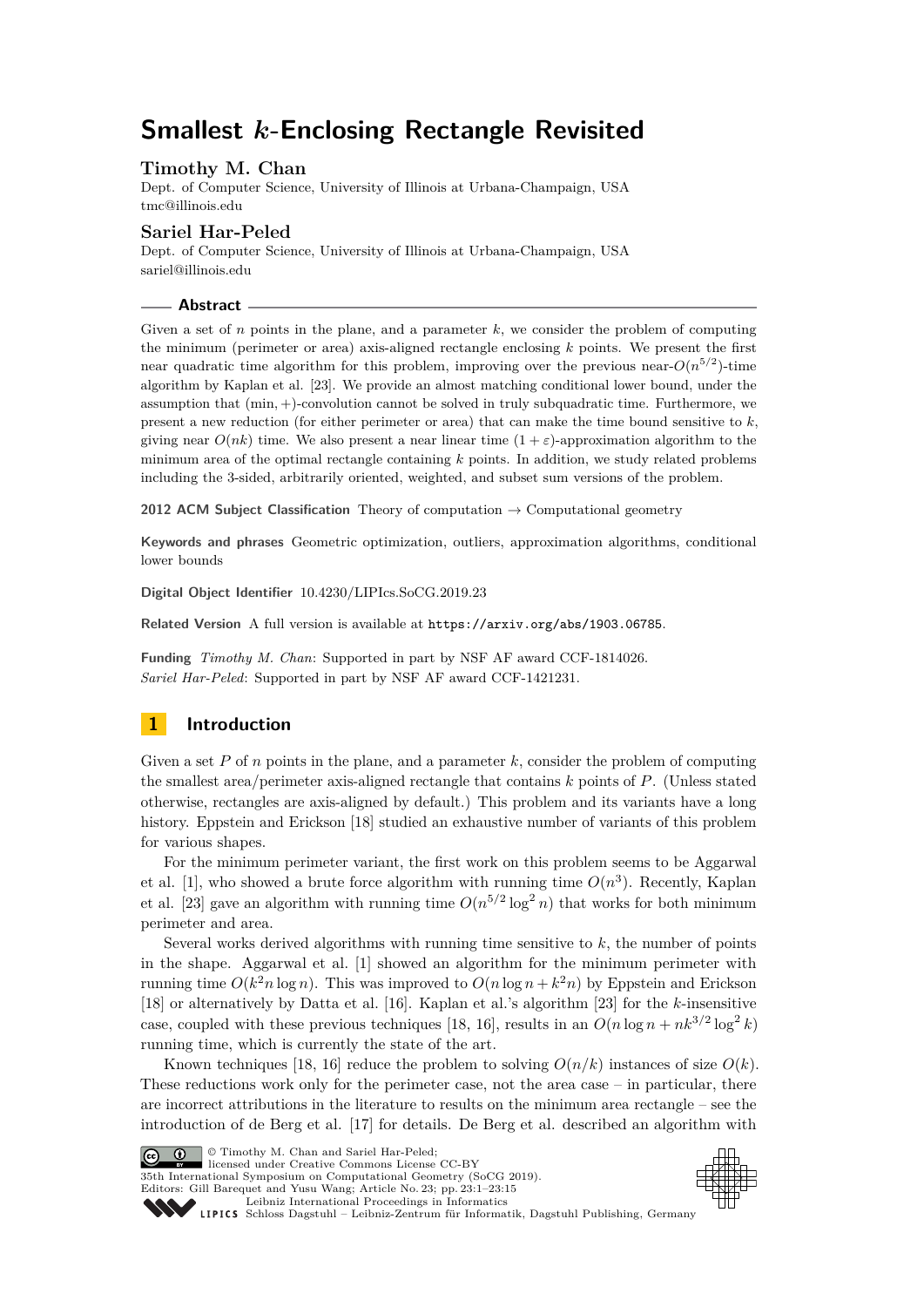## **23:2 Smallest** *k***-Enclosing Rectangle Revisited**

running time  $O(n \log^2 n + nk^2 \log n)$  for minimum area. Both de Berg et al. [\[17\]](#page-14-3) and Kaplan et al. [\[23\]](#page-14-0) left as an open question whether there is a reduction from the minimum-area problem to about  $\tilde{O}(n/k)$  instances of size  $O(k)$ , where  $\tilde{O}$  hides<sup>[1](#page-1-0)</sup> polynomial factors in log *n* and  $1/\varepsilon$ . Such a reduction would readily imply an improved algorithm.

## **Our results**

We revisit the above problems and provide significantly improved algorithms:

- **1.** Exact smallest *k*-enclosing rectangle. In [Section 2.1](#page-2-0) we describe an algorithm for the minimum *k*-enclosing rectangle (either area or perimeter) with running time  $O(n^2 \log n)$ (see [Theorem 2\)](#page-3-0). It is based on a new divide-and-conquer approach, which is arguably simpler than Kaplan et al.'s algorithm. Known reductions mentioned above then lead to an  $O(n \log n + nk \log k)$ -time algorithm for computing the minimum perimeter rectangle.
- **2.** *k*-sensitive running time for smallest area. In [Section 2.2](#page-4-0) we describe a reduction of the minimum-area problem to  $O(\frac{n}{k} \log \frac{n}{k})$  instances of size  $O(k)$  (see [Theorem 8\)](#page-6-0). Our reduction uses *shallow cutting* for 3-sided rectangular ranges [\[22\]](#page-14-5) and is conceptually simple.

Plugging this the aforementioned new  $O(n^2 \log n)$ -time algorithm leads to  $O(nk \log \frac{n}{k} \log k)$ time algorithm for computing the minimum area *k*-enclosing rectangle (see [Corollary 9\)](#page-6-1). Thus, our new result strictly improves upon both Kaplan et al.'s and de Berg et al.'s results for all *k*, from constant to  $\Theta(n)$ .

The smallest enclosing rectangle problem is amenable to sampling. Kaplan et al. used samples in an approximation algorithm, with running time  $O(n/k)$ , that computes a rectangle containing at least  $(1-\varepsilon)k$  points of a prescribed perimeter, where k is the maximum number of points in any such rectangle. Similarly, using relative approximations [\[21\]](#page-14-6), de Berg et al. [\[17\]](#page-14-3) showed an algorithm that computes, in  $O(n)$  time, a rectangle containing  $\geq (1 - \varepsilon)k$ points, where *k* is the maximum number of points in any rectangle of a prescribed area. The "dual" problem, of approximating the minimum area rectangle containing *k* points seems harder, since sampling does not directly apply to it.

**1.** Approximating the area of the smallest *k*-enclosing rectangle. In [Section 2.3,](#page-6-2) we present an approximation algorithm that computes, in  $O(n \log n)$  expected time, a rectangle containing *k* points of area  $\leq (1+\varepsilon)a^*$ , for a constant  $\varepsilon \in (0,1)$ , where  $\alpha^*$  is the smallest-area of such a rectangle (see [Theorem 13\)](#page-8-0).

We next present a flotilla of related results:

- **1.** 3-sided smallest *k*-enclosing rectangle. In [Section 3.1](#page-9-0) we (slightly) speed up the exact algorithm for the 3-sided rectangles case (i.e., rectangles that must have their bottom algorithm for the 3-sided rectangles case (i.e., rectangles that must have their bottom<br>edge on the *x*-axis). The running time is  $O(n^2/2^{\Omega(\sqrt{\log n}}))$ , and is obtained using known results on the *(min,+)-convolution* problem [\[7,](#page-13-1) [28\]](#page-14-7) (see [Theorem 16\)](#page-10-0).
- **2.** Arbitrarily oriented smallest *k*-enclosing rectangle. In [Section 3.2](#page-10-1) we briefly consider the variant where the rectangle may not be axis-aligned. We show that this problem can variant where the rectangle may not be axis-aligned. We show that this problem can<br>be solved in  $O(n^3 \log n + n^3 k/2^{\Omega(\sqrt{\log k})})$  time, slightly improving a previous result of  $O(n^3k)$  [\[15\]](#page-14-8) when *k* is not too small.

<span id="page-1-0"></span><sup>&</sup>lt;sup>1</sup> We reserve the right, in the future, to use the  $\widetilde{O}$  to hide any other things we do not like.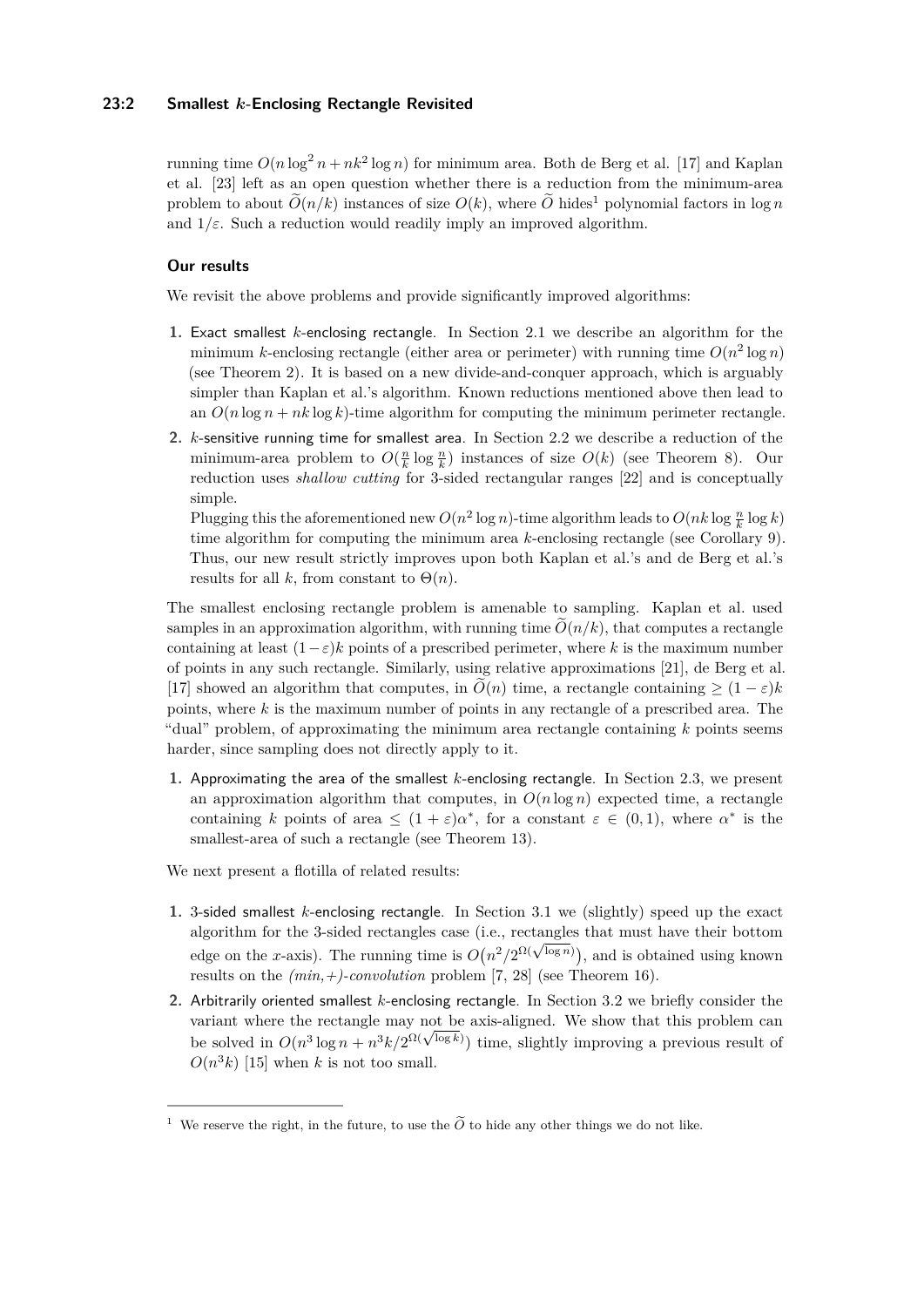- **3.** Minimum-weight *k*-enclosing rectangle. In [Section 3.3](#page-11-0) we show how to extend our  $O(n^2 \log n)$ -time algorithm to the related problem of finding a minimum-weight rectangle that contains *k* points, for *n* given weighted points in the plane (see [Theorem 17\)](#page-11-1).
- **4.** Subset sum for *k*-enclosing rectangle. In [Section 3.4,](#page-11-2) we study the problem of finding a rectangle that contains *k* points and has a prescribed weight *W* (or as close as one can get to it). The running time of the new algorithm is  $O(n^{5/2} \log n)$  (see [Theorem 19\)](#page-12-0).
- **5.** Conditional lower bound. In [Section 3.5,](#page-12-1) we prove that our near quadratic algorithm for exact minimum (perimeter or area) *k*-enclosing rectangle is near optimal up to an arbitrarily small polynomial factor, under a "popular" conjecture that the  $(\min,+)$ convolution problem cannot be solved in truly subquadratic time [\[14\]](#page-14-9).

## **2 Smallest** *k***-enclosing rectangle**

## <span id="page-2-0"></span>**2.1 An exact near-quadratic algorithm**

Our  $O(n^2 \log n)$ -time algorithm for minimum *k*-enclosing rectangles is based on divide-andconquer. It has some similarity with an  $O(n^2)$ -time divide-and-conquer algorithm by Barbay et al. [\[5\]](#page-13-2) for a different problem (finding the minimum-weight rectangle for *n* weighted points in the plane, without any *k*-enclosing constraint), but the new algorithm requires more ingenuity.

We start with a semi-dynamic data structure for a 1D subproblem:

<span id="page-2-1"></span> $\blacktriangleright$  **Lemma 1.** *Given a set P of n points in 1D with q* marked *points, and an integer k, we can maintain an*  $O(q^2)$ -space data structure, with  $O(n \log n + nq)$  preprocessing time, that *supports the following operations:*

- *report the shortest interval containing*  $k$  *points of*  $P$  *in*  $O(q)$  *time;*
- *delete a marked point in O*(*q*) *time;*  $\sim$
- $\overline{a}$ *unmark a marked point in O*(*q*) *time.*

**Proof.** Sort the points  $P$ , and let  $p_1, \ldots, p_n$  he resulting order. Consider the (implicit) matrix  $M = P - P$ . Formally, the entry  $M_{ij}$  is  $p_j - p_i$  (we are interested only in the top right part of this matrix) – such an entry can be computed in  $O(1)$  time directly from the sorted point set. The optimal quantity of interest is the minimum on the *k*th diagonal; that is,  $\alpha(M) = \min_i M_{i,i+k-1}$ . When a marked point get deleted, this corresponds to deleting a row and a column of *M* – the quantity of interest remains the minimum along the *k*th diagonal. Such a deletion, as far as a specific entry of the top right of the matrix is concerned, either (i) removes it, (ii) keeps it in its place, (iii) shift it one diagonal down as its moves left, or (iv) keep it on the same diagonal as it shifts both up and left (see [Figure 1\)](#page-3-1).

In particular, any sequence of at most *q* deletions of elements can shift an entry in the matrix at most  $q$  diagonals down. This implies that we need to keep track only of the  $k, \ldots, k + q$  diagonals of this matrix. To do better, observe that if we track the elements of an original diagonal of interest, the deletions can fragment the diagonal into at most  $O(q)$ groups, where each group still appear as contiguous run of the original diagonal.

To this end, let a **fragment** of a diagonal be either (i) a singleton entry that appears in a row or column of a marked point, or (ii) a maximum contiguous portion of the diagonal which does not touch any singleton entries from (i). It is easy to verify that the *k*th diagonal of the matrix at any given point in time is made out of a sequence of at most 3*k* fragments, where each fragment is an original fragment of one of the diagonals in the range  $k, \ldots, k + q$ .

As such, instead of storing all the elements of a fragment, we only maintain the minimum entry of the fragment (together with the information of what pairs of points it corresponds to). After this compression, a diagonal of interest can be represented as a linked list of  $O(q)$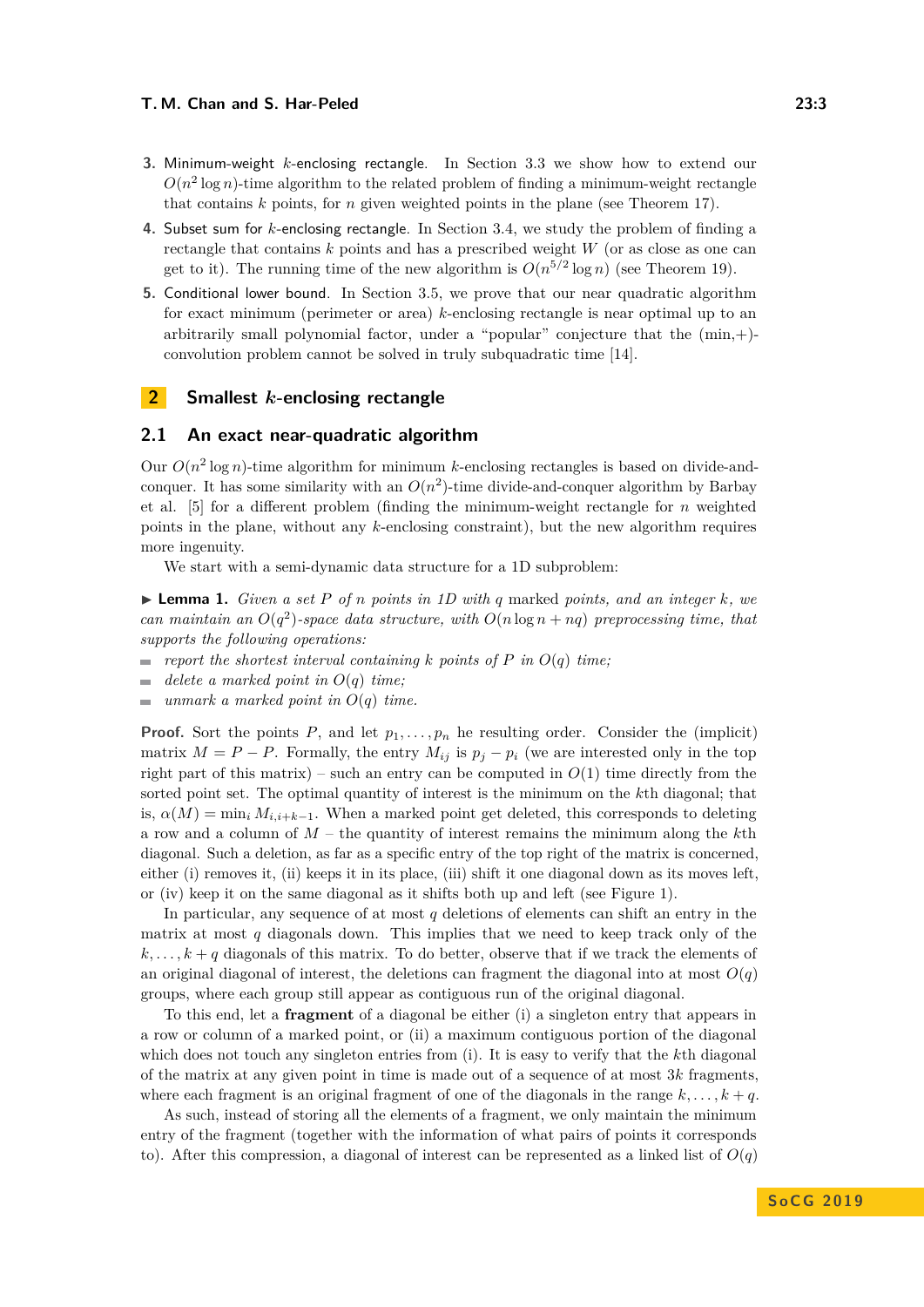## **23:4 Smallest** *k***-Enclosing Rectangle Revisited**

<span id="page-3-1"></span>

**Figure 1** Behold the matrix!

fragment summaries. In the preprocessing stage, the algorithm computes this representation for the *k* to  $k + q$  diagonals (using this representation). This requires  $O(q^2)$  space, and *O*(*nq*) time.

A deletion of a marked point then corresponds to taking a contiguous block of linked fragments at the *i*th list and moving it to list  $i - 1$ , doing this surgery for  $i = k, \ldots, k + q$ . The blocks being moved start and end in singleton entries that correspond to the deleted point. We also need to remove these two singleton elements, and merge the two adjacent fragment summaries that are no longer separated by a singleton. This surgery for all the  $q+1$ lists of interest can be done in  $O(q)$  time (we omit the tedious but straightforward details).

A query corresponds to scanning the *k*th diagonal and reporting the minimum value stored along it. An unmarking operation corresponds to merging two fragment summaries and the singleton separating them into a single fragment summary, and doing this for all the  $q+1$  lists. Both operations clearly can be done in  $O(q)$  time.

<span id="page-3-0"></span> $\triangleright$  **Theorem 2.** *Given a set P of n points in the plane and an integer k, one can compute,* in  $O(n^2 \log n)$  *time, the smallest-area/perimeter axis-aligned rectangle enclosing k points.* 

**Proof.** We do divide-and-conquer by *y*-coordinates. Given a set *P* of *n* points in the plane, and horizontal slabs  $\sigma$  and  $\tau$ , each containing q points of P, we describe a recursive algorithm to find a smallest *k*-enclosing axis-aligned rectangle containing *P*, under the restriction that the top edge is inside  $\sigma$  and the bottom edge is inside  $\tau$ . It is assumed that either  $\sigma$  is completely above  $\tau$ , or  $\sigma = \tau$ . It is also assumed that all points above  $\sigma$  or below  $\tau$  have already been deleted from *P*. There can still be a large number of points in  $P - (\sigma \cup \tau)$ (recursion will lower  $q$  but not necessarily  $n$ ). We will not explicitly store the points in  $P - (\sigma \cup \tau)$ , but rather "summarize" the points in an  $O(q^2)$ -space structure. Namely, we assume that the *x*-coordinates of  $P$  are maintained in the 1D data structure  $S$  of [Lemma 1,](#page-2-1) where the marked points are the  $O(q)$  points in  $P \cap (\sigma \cup \tau)$ .

The algorithm proceeds as follows:

- **1.** If  $q = 1$ , then report the answer by querying S in  $O(1)$  time. Else:
- **2.** Divide  $\sigma$  into two horizontal subslabs  $\sigma_1$  and  $\sigma_2$ , each containing  $q/2$  points of *P*. Likewise divide  $\tau$  into  $\tau_1$  and  $\tau_2$ .
- **3.** For each  $i, j \in \{1, 2\}$  $i, j \in \{1, 2\}$  $i, j \in \{1, 2\}$ , recursively solve the problem for the slabs  $\sigma_i$  and  $\tau_j$ ; to prepare for the recursive call, make a copy of S, delete the (marked) points in  $P \cap (\sigma \cup \tau)$  above

<span id="page-3-2"></span><sup>&</sup>lt;sup>2</sup> If  $\sigma = \tau$ , one of the four recursive calls is unnecessary.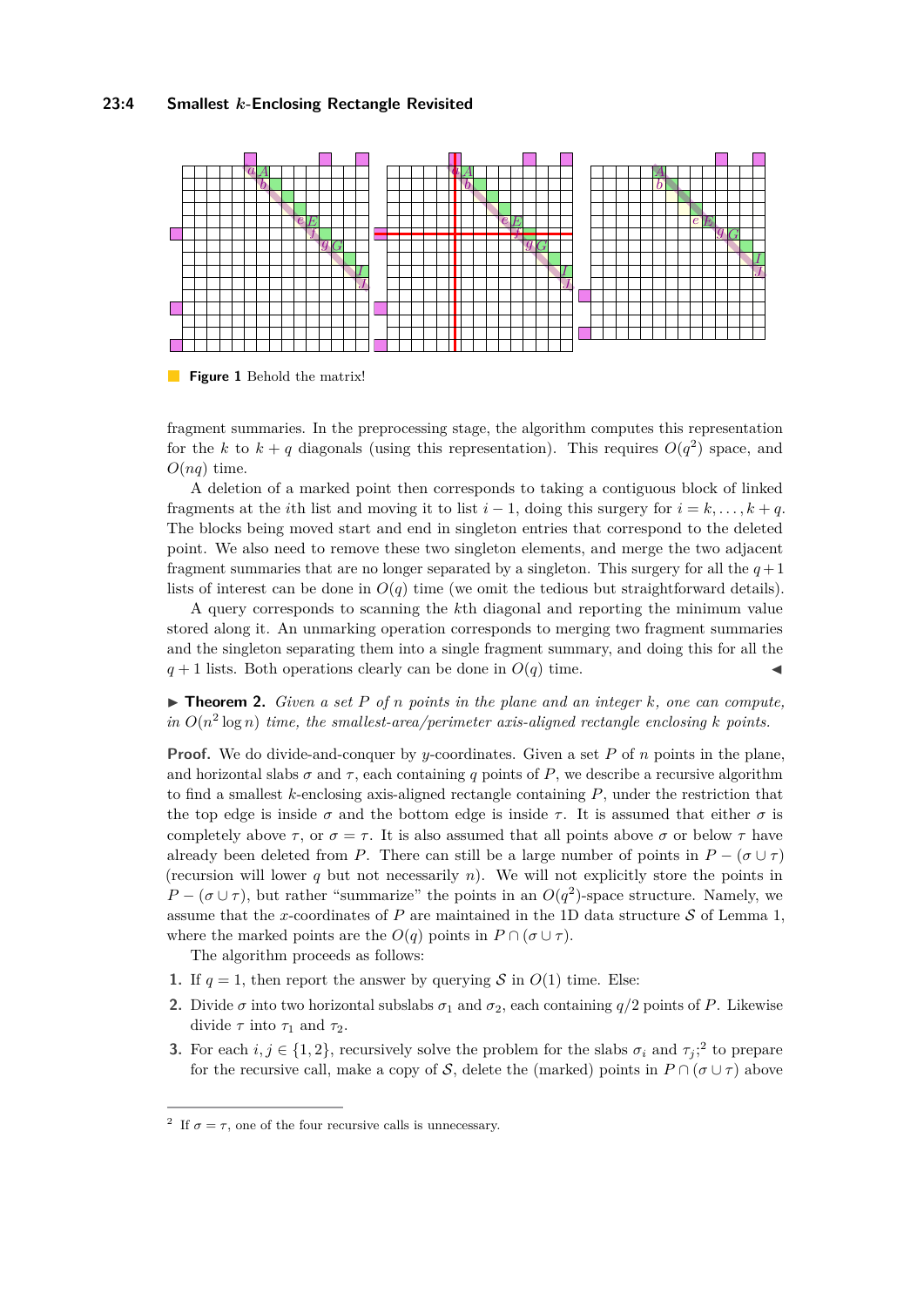$\sigma_i$  or below  $\tau_j$ , and unmark the remaining points in  $P \cap (\sigma \cup \tau) - (\sigma_i \cup \tau_j)$ , as shown in [Figure 2.](#page-4-1) The time needed for these  $O(q)$  deletions and unmarkings, and for copying  $S$ , is  $O(q^2)$  (we emphasize that this bound is independent of *n*).

<span id="page-4-1"></span>

**Figure 2** Divide et impera for the problem at hand.

The running time satisfies the recurrence

 $T(n,q) = 4 T(n,q/2) + O(q^2),$ 

with  $T(n, 1) = O(1)$ , which gives  $T(n, q) = O(q^2 \log q)$ . Initially,  $\sigma = \tau$  is the entire plane, with  $q = n$ ; the data structure S can be preprocessed in  $O(n^2)$  time. Thus, the total running time is  $O(n^2)$  $\log n$ ).

One can readily get an algorithm with *k*-sensitive running time for the perimeter case, by reducing the problem into  $O(n/k)$  instance of size  $O(k)$ . This reduction is well known [\[18,](#page-14-1) [16\]](#page-14-2) in this case – approximate the smallest enclosing disk containing k points in  $O(n \log n)$  time, partition the plane into a grid with side length proportional to the radius of this disk, and then solve the problem for each cluster (i.e.,  $3 \times 3$  group of grid cells) that contains at least *k* points of *P*, using our above algorithm. We thus get the following.

 $\triangleright$  **Corollary 3.** *Given a set P of n points in the plane and an integer k, one can compute, in*  $O(n \log n + nk \log k)$  *time, the smallest-perimeter axis-aligned rectangle enclosing k points of P.*

The  $O(n \log n)$  term can be eliminated in the word RAM model, using a randomized linear-time algorithm for approximate smallest *k*-enclosing disk [\[20\]](#page-14-10) (which requires integer division and hashing).

A similar reduction for the minimum-area case is more challenging, and was left as an open problem in previous work [\[23\]](#page-14-0). The difficulty arises because the optimal-area rectangle may be long and thin, with side length potentially much bigger than the radius of the minimum *k*-enclosing disk. Nonetheless, we show that such a reduction is possible (with an extra logarithmic factor) in the next subsection.

## <span id="page-4-0"></span>**2.2** *k***-sensitive running time for smallest area**

Our starting point is a shallow cutting lemma for 3-sided ranges [\[22\]](#page-14-5). (It can be viewed as an orthogonal variant of Matoušek's shallow cutting lemma for halfspaces [\[24\]](#page-14-11).)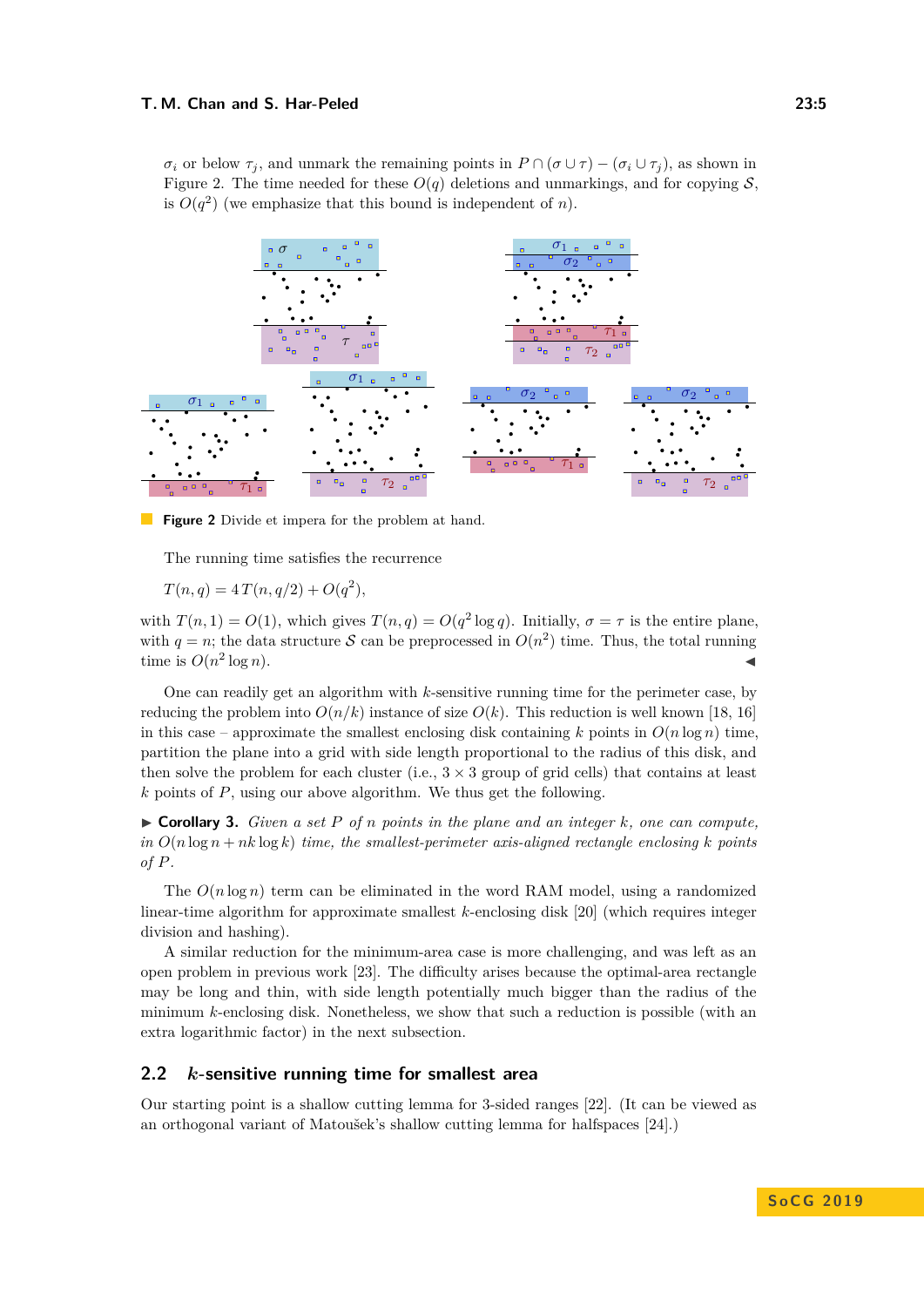#### **23:6 Smallest** *k***-Enclosing Rectangle Revisited**

<span id="page-5-0"></span> $\blacktriangleright$  **Lemma 4** ([\[22\]](#page-14-5)). *Given a set P of n points in the plane, lying above a horizontal line*  $\ell$ *.* and a parameter k, one can compute a family  $\mathcal F$  of at most  $2\lceil n/k \rceil$  subsets of P, each of *size at most* 6*k. The collection of sets can be computed in O*(*n*) *time if the x-coordinates have been pre-sorted. For any axis-aligned rectangle R with its bottom edge lying on `, that contains less than k points of*  $P$ *, we have*  $P \cap R \subseteq PA$  *for some*  $PA \in \mathcal{F}$ *.* 

▶ **Definition 5.** Let R be the set of all axis-aligned rectangles in the plane. A **scoring** *function is a function*  $f : \mathbb{R} \to \mathbb{R}$ *, with the following properties:* 

**1.** *Translation invariant:*  $\forall p \in \mathbb{R}^2$ , we have  $f(p+R) = f(R)$ .

**2.** *Monotonicity:*  $\forall R, R' \in \mathcal{R}$ *, such that*  $R \subseteq R'$ *, we have that*  $f(R) \leq f(R')$ *.* 

Functions that satisfy the above definition include area, perimeter, diameter, and enclosing radius of a rectangle.

For a set  $U \subseteq \mathbb{R}^d$ , let  $\mathcal{U} = \{(x, -y) | (x, y) \in U\}$  be the **reflection** of *U* through the *x*-axis. Similarly, let  $|U|_y = \{(x, |y|) | (x, y) \in U\}$  be the **folding** of *U* through the *x*-axis.

<span id="page-5-1"></span> $\blacktriangleright$  **Lemma 6.** *Given a set P of n points in the plane, a parameter k, and a scoring function f, let R*min *be the minimum score axis-aligned rectangle that contains k points of P, and intersects the x-axis. Then, one can compute a family*  $\mathcal F$  *of*  $O(n/k)$  *subsets of*  $P$ *, such that (i)* each set of F is of size  $\leq 12k$ *, and (ii)*  $R_{\min} \cap P \subseteq PA$ *, for some*  $PA \in \mathcal{F}$ *.* 

**Proof.** Let  $P' = |P|_y$  be the "folding" of *P* over the *x*-axis, and let  $\mathcal{F}'$  be the cover of  $P'$  by sets of size  $\leq 12k$ , as computed by [Lemma 4](#page-5-0) for rectangles containing at most  $2k$  points. Let  $\mathcal F$  be the corresponding family of sets for  $P$ . We claim that  $\mathcal F$  has the desired property.



Let  $R = |R_{\min}|_y$  be the folding of  $R_{\min}$ , and let  $R' = \mathcal{J}R$ . Observe that  $f(R) = f(R') \le$  $f(R_{\min})$  because of the translation invariance of  $f$ , and monotonicity of  $f$ .

If  $|R \cap P| > k$  then one can shrink it so that it contains only k points of P, but this would imply that  $R_{\text{min}}$  is not the minimum, a contradiction. The case that  $|R' \cap P| > k$  leads to a similar contradiction. We conclude that  $R \cup R'$  contains at most 2*k* points of *P*. Implying that  $R = |R_{\min}|_y$  contains at most 2k points of P'. As such, there is a set  $PA' \in \mathcal{F}'$  that contains  $R \cap P'$ . Now, let *PA* be the corresponding set in *F* to *PA'*. Since  $R_{\min} \subseteq R \cup R'$ , it follows that  $R_{\min} \cap P \subseteq (R \cup R') \cap P \subseteq PA$ , as desired.  $\triangleleft$ 

<span id="page-5-2"></span> $\blacktriangleright$  **Lemma 7.** *Given a set P of n points in the plane, a parameter k, and a scoring function f, let R*min *be the minimum score rectangle that contains k points of P. One can compute, in*  $O(n \log n)$  *time, a family*  $\mathcal F$  *of*  $O(\frac{n}{k} \log \frac{n}{k})$  *subsets of*  $P$ *, such that (i) each subset of*  $\mathcal F$  *is of size*  $\leq 12k$ *, and (ii)*  $R_{\min} \cap P \subseteq PA$ *, for some*  $PA \in \mathcal{F}$ *.* 

**Proof.** Find a horizontal line  $\ell$  that splits  $P$  evenly, and compute the family of [Lemma 6.](#page-5-1) Now recurse on the points above  $\ell$  and the points below  $\ell$ . The recursion bottoms out when the number of points is  $\leq 12k$ . The correctness is by now standard – as soon as a recursive call picks a line that stabs the optimal rectangle, the family generated for this line contains the desired set. The *x*-coordinates need to be pre-sorted just once at the beginning.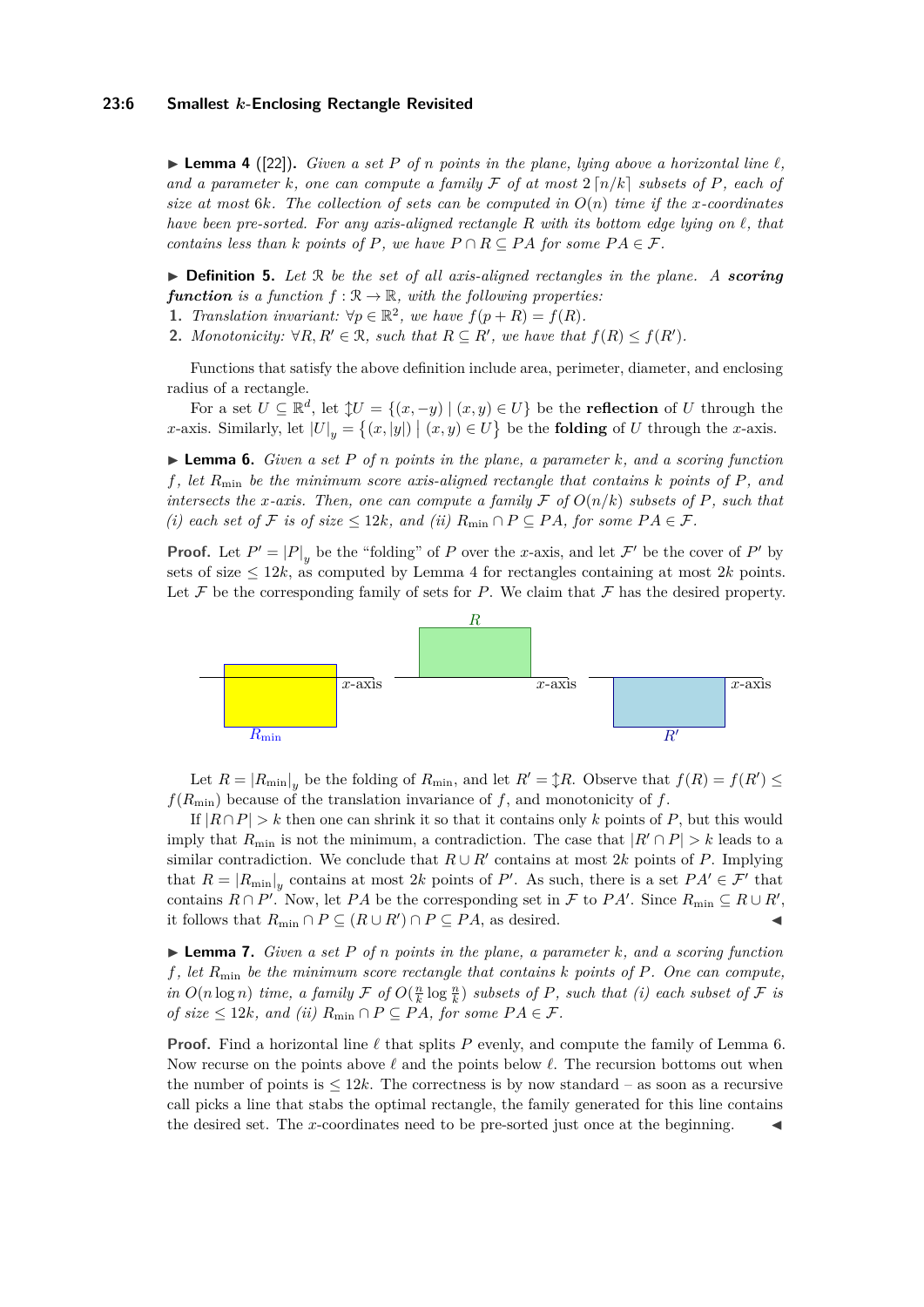<span id="page-6-0"></span> $\triangleright$  **Theorem 8.** Let P be a set of *n* points in the plane, k be a parameter, f be a scoring function *for rectangles, and let alg be an algorithm the computes, in*  $T_{a l q}(m)$  *time, the axis-aligned rectangle containing k points in a set of m points that minimizes f. Then one can compute the rectangle containing k points of P that minimizes f*, *in time*  $O(n \log n + T_{alg}(12k) \frac{n}{k} \log \frac{n}{k})$ .

**Proof.** Compute the family of sets  $\mathcal F$  using [Lemma 7,](#page-5-2) and then apply alg to each set in this family.  $\blacktriangleleft$ 

Combining [Theorem 2](#page-3-0) with [Theorem 8](#page-6-0) gives the following.

<span id="page-6-1"></span> $\triangleright$  **Corollary 9.** *Given a set P of n points in the plane and an integer k, one can compute, in*  $O(nk \log \frac{n}{k} \log k)$  *time, the smallest-area axis-aligned rectangle enclosing k points of P.* 

For the case when  $t = n - k$  is very small (i.e., finding the smallest enclosing axis-aligned rectangle with *t outliers*), there is an easy reduction (for both perimeter and area) yielding  $O(n+T_{\text{alg}}(4t))$  time [\[26,](#page-14-12) [2\]](#page-13-3), by keeping the *t* leftmost/rightmost/topmost/bottommost points. Immediately from [Theorem 2,](#page-3-0) we get  $O(n + t^2 \log t)$  running time.

## <span id="page-6-2"></span>**2.3 An approximation algorithm for smallest area**

In this subsection, we give an efficient approximation algorithm for the smallest-area *k*enclosing rectangle problem. The smallest perimeter case is straightforward to approximate, by grid rounding, but the area case is tougher, again because the optimal rectangle may be long and thin.



 $\triangleright$  **Definition 10.** *A laminar family of 3-sided rectangles is a collection*  $\mathcal{R}$  *of axis-aligned rectangles with the bottom edges lying on the x-axis, such that for every pair of rectangles*  $[a, b] \times [0, c]$  and  $[a', b'] \times [0, c']$  in  $\mathcal{R}$ , one of the following is true:

- $[a, b] \cap [a', b'] = \emptyset$ , or
- $[a, b] \subseteq [a', b']$  and  $c > c'$ , or
- $[a', b'] \subseteq [a, b]$  *and*  $c' > c$ *.*

Standard range trees can answer orthogonal range counting queries (counting the number of points inside rectangular ranges) in logarithmic time per query (this has been improved to  $\alpha'$  →  $\alpha''$  →  $\alpha''$  →  $\alpha''$  →  $\alpha''$  →  $\alpha''$  →  $\alpha''$  →  $\alpha''$  →  $\alpha''$  →  $\alpha''$  →  $\alpha''$  →  $\alpha''$  →  $\alpha''$  →  $\alpha''$  →  $\alpha''$  →  $\alpha''$  →  $O(\sqrt{\log n})$  in the offline setting by Chan and Pătraşcu [\[12\]](#page-13-4)). The following lemma shows how to achieve constant time per query in the offline laminar special case, which will be useful later in our approximation algorithm.

<span id="page-6-3"></span> $\blacktriangleright$  **Lemma 11.** Let P be a set of *n* points, and let R be a laminar family of  $O(n)$  3-sided *rectangles in the plane. Suppose that we are given a designated point on the top edge of each rectangle in* R*, and the x- and y-coordinates of all the designated points and all the points of P have been pre-sorted. Then we can count, for each rectangle*  $R \in \mathcal{R}$ *, the number of points of P inside the rectangle, in O*(*n*) *total time.*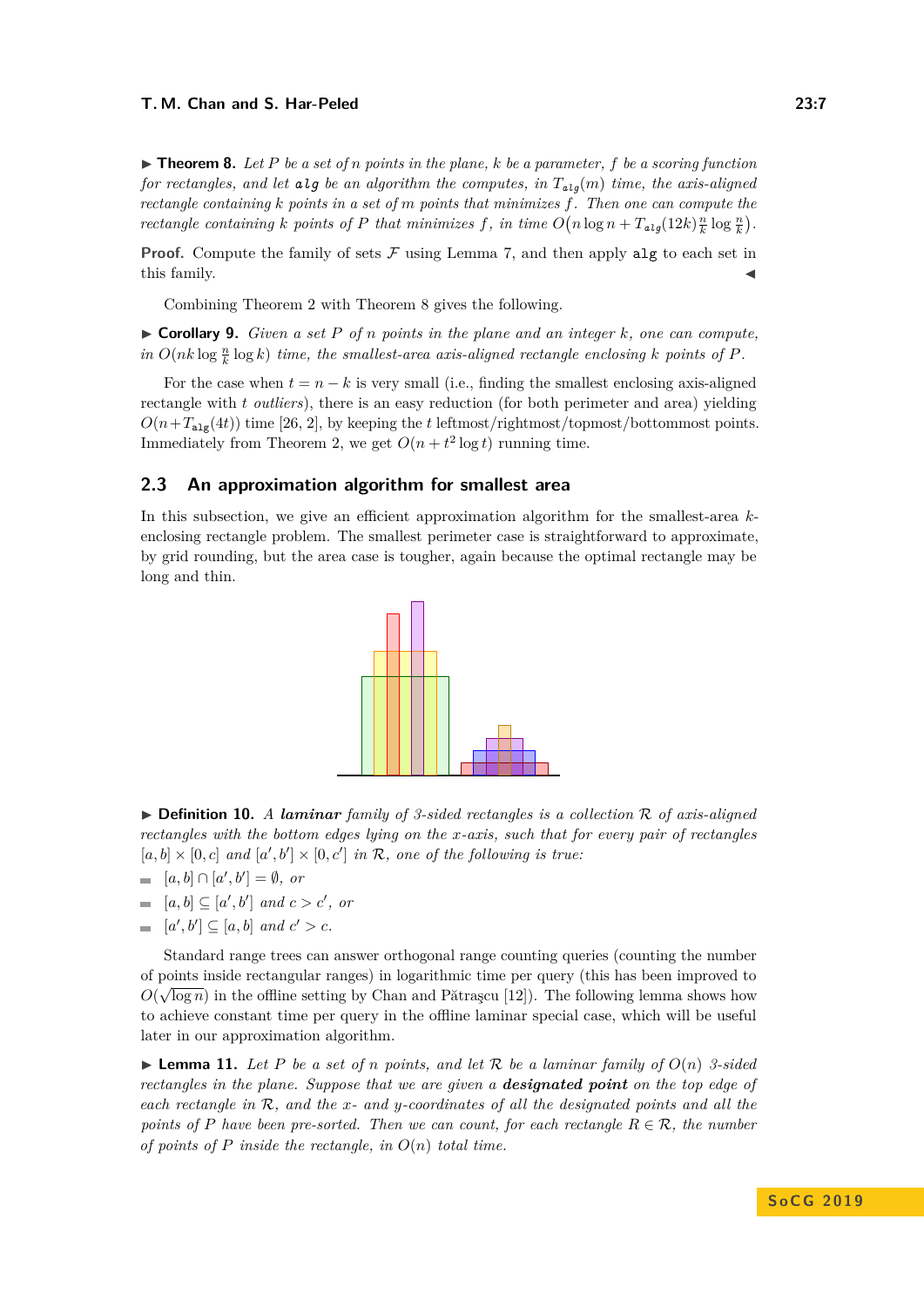#### **23:8 Smallest** *k***-Enclosing Rectangle Revisited**

**Proof.** We describe a sweep algorithm, with a horizontal sweep line  $\ell$  moving downward. Let *X* denote the set of *x*-coordinates of all points of *P* and all designated points of the rectangles of R. Consider the union of  $R \cap \ell$  over all  $R \in \mathcal{R}$ ; it can be expressed as a union of disjoint intervals. Let  $\mathcal{I}_{\ell}$  be the *x*-projection of these disjoint intervals. Store the following collection  $\Gamma_\ell$  of disjoint sets in a *union-find* data structure [\[27\]](#page-14-13): for each interval  $I \in \mathcal{I}_\ell$ , define the set  $X \cap I$ , and for each  $a \in X$  not covered by  $\mathcal{I}_{\ell}$ , define the singleton set  $\{a\}$ . Create a linked list  $L_\ell$  containing these sets in  $\Gamma_\ell$  ordered by *x*. For each set in  $\Gamma_\ell$ , we store a count of the number of points of  $P$  below  $\ell$  with  $x$ -coordinates inside the set.



Suppose that the sweep line  $\ell$  hits the top edge of a rectangle R with *x*-projection [a, b]. By definition of a laminar family, any interval in  $\mathcal{I}_{\ell}$  that intersects [a, b] must be contained in [a, b]. We find the set in  $\Gamma_\ell$  that contains the *x*-coordinate of the designated point of R. From this set, we walk through the list  $L_\ell$  in both directions to find all sets contained in [*a, b*], and replace these sets with their union in  $\Gamma_\ell$  and  $L_\ell$ . The count for the new set is the sum of the counts of the old sets; this also gives the output count for the rectangle *R*.

Next, suppose that the sweep line  $\ell$  hits a point  $p \in P$ . We find the set in  $\Gamma_{\ell}$  that contains the *x*-coordinate of  $p$ , and decrement its count. (For example, if the set is a singleton, its count changes from 1 to 0.)

The entire sweep performs  $O(n)$  union and find operations. Gabow and Tarjan [\[19\]](#page-14-14) gave a linear-time union-find algorithm for the special case where the "union tree" is known in advance; their algorithm is applicable, since the union tree here is just a path of the elements ordered by x.

We first solve the approximate decision problem:

**Example 12.** *Given a set P of n points in the plane, a value*  $\alpha$ *, and parameters k and*  $\varepsilon \in (0,1)$ , one can either compute a *k*-enclosing axis-aligned rectangle R' such that  $\text{area}(R') \leq$  $(1+O(\varepsilon))\alpha$ , or conclude that the smallest-area *k*-enclosing axis-aligned rectangle has area *greater than*  $\alpha$ . The running time of the algorithm is  $O(\varepsilon^{-3} \log \varepsilon^{-1} \cdot n \log n)$ .

**Proof.** It is sufficient to solve the problem for the case where the rectangle must intersect a horizontal line  $\ell$  in  $O((1/\varepsilon)^3 \log(1/\varepsilon) \cdot n)$  time, assuming that the *x*- and *y*-coordinates of the given points *P* have been pre-sorted. Then standard divide-and-conquer by *y*-coordinates gives an  $O((1/\varepsilon)^3 \log(1/\varepsilon) \cdot n \log n)$ -time algorithm for the general problem. Pre-sorting needs to be done only once at the beginning.

Without loss of generality, assume that  $\ell$  is the *x*-axis. Suppose there exists a rectangle  $R^*$  intersecting  $\ell$  that contains at least  $k$  points and has area at most  $\alpha$ . By symmetry, we may assume that  $R^*$  has greater area above  $\ell$  than below, and that the top edge passes through some input point  $p = (p_x, p_y) \in P$ . Then the height  $h^*$  of  $R^*$  is between  $p_y$  and  $2p_y$ , and the width  $w^*$  is at most  $\alpha/p_y$ .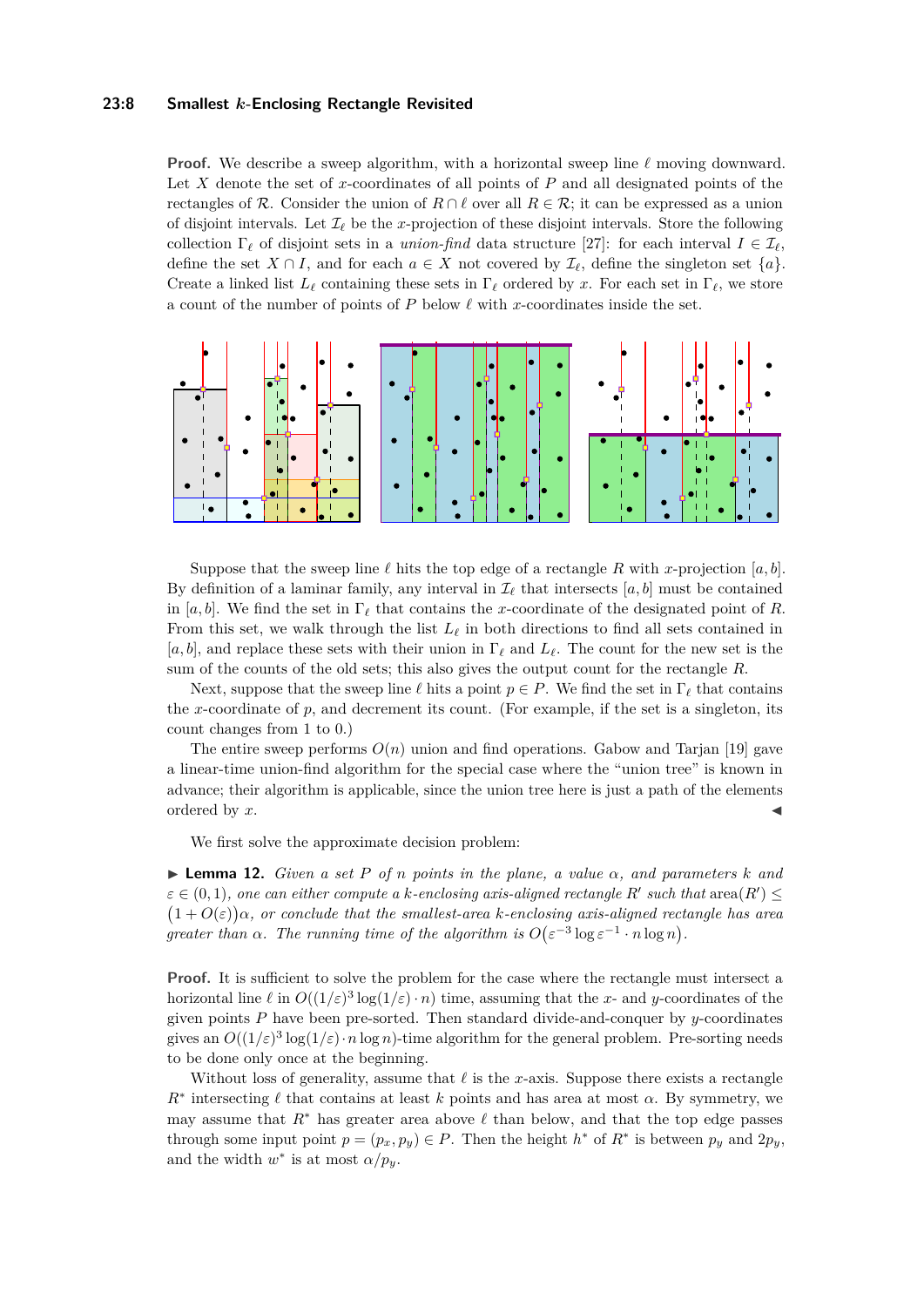Without loss of generality, assume that all *x*-coordinates are in [0*,* 1*/*3]. Define a onedimensional **quadtree interval** (also known as a *dyadic interval*) to be an interval of the form  $\left[\frac{m}{2^i}, \frac{m+1}{2^i}\right]$ . It is known that every interval of length  $w < 1/3$  is contained in a quadtree interval of length  $O(w)$  after shifting the interval by one of two possible values  $s \in \{0, 1/3\}$ (this is a special case of a shifting lemma for *d*-dimensional quadtrees [\[6,](#page-13-5) [8\]](#page-13-6)). Thus, suppose that  $[p_x - \alpha/p_y, p_x + \alpha/p_y]$  is contained in the interval  $[\frac{m}{2^i} + s, \frac{m+1}{2^i} + s]$ , where the length  $\frac{1}{2^i}$ is equal to the smallest power of 2 greater than  $c\alpha/p_y$ , for some constant *c*. (Note that *i* is a nondecreasing function of  $p_y$ .) Without loss of generality, assume that  $1/\varepsilon = 2^E$  for an integer *E*. Define a family of  $O(1/\varepsilon^3)$  **canonical** rectangles of the form

$$
[\tfrac{m}{2^i} + \tfrac{j}{2^{i+E}} + s, \ \tfrac{m}{2^i} + \tfrac{j'}{2^{i+E}} + s] \ \times \ [-j''\varepsilon p_y, p_y]
$$

over all possible indices  $j, j', j'' \in \{0, \ldots, 1/\varepsilon\}$  such that  $p_x \in [\frac{m}{2^i} + \frac{j}{2^{i+E}} + s, \frac{m}{2^i} + \frac{j'}{2^{i+E}}]$  $\frac{j}{2^{i+E}}+s$ .

By rounding,  $R^*$  is contained in a canonical rectangle  $R'$  with height at most  $h^* + O(\varepsilon)p_y \leq$  $(1 + O(\varepsilon))h^*$  and width at most

$$
w^* + O(\varepsilon)\alpha/p_y \le (1 + O(\varepsilon))\alpha/h^*,
$$

and thus area at most  $(1 + O(\varepsilon))\alpha$ . So, it suffices to count the number of points inside each canonical rectangle and return the smallest area among those rectangles containing at least *k* points.

To speed up range counting, observe that for canonical rectangles with the same  $j, j', j'',$ the same  $s \in \{0, 1/3\}$ , and the same value for  $(i \mod E)$ , the portion of the rectangles above (resp. below)  $\ell$  forms a laminar family. This is because: (i) in the *x*-projections, if a pair of intervals intersects, one interval must be contained in the other; (ii) as the height of the 3-sided rectangle increases,  $p_y$  increases, and so *i* can only increase (or stay the same), and so the width of the rectangle can only decrease (or stay the same). Thus, we can apply [Lemma 11](#page-6-3) to compute the counts of the points inside each rectangle, for all canonical rectangles with a fixed  $j, j', j'', s$  and  $(i \mod E)$ , in  $O(n)$  time (for each canonical rectangle, we can use a point  $(p_x, p_y) \in P$  on the top edge, and a corresponding point  $(p_x, -j''\varepsilon p_y)$ on the bottom edge, as the designated points). The number of choices for  $j, j', j'', s$  and  $(i \mod E)$  is  $O((1/\varepsilon)^3 \log(1/\varepsilon))$ .

<span id="page-8-0"></span>▶ **Theorem 13.** *Given a set P of n points in the plane, and parameters k and*  $\varepsilon \in (0,1)$ *, one can compute a k*-enclosing rectangle  $R'$  such that  $area(R') \leq (1+\varepsilon)opt(P, k)$ , where opt(*P, k*) *is the area of the smallest axis-aligned rectangle containing k points of P. The expected running time of the algorithm is*  $O((1/\varepsilon)^3 \log(1/\varepsilon) \cdot n \log n)$ .

**Proof.** We can use known techniques for reducing optimization problems to decision problems. We give a self-contained description of one approach based on Chan's randomized technique [\[9\]](#page-13-7).

Let *b* be a sufficiently large constant. Divide the plane into *b* columns (vertical slabs) each containing  $n/b$  points. Similarly divide the plane into b rows (horizontal slabs) each containing  $n/b$  points. These steps take linear time by invoking a selection algorithm  $O(b)$ times. For each quadruple  $\tau = (c, c', r, r')$  where *c* and *c*' are columns (with *c* left of *c*' or  $c = c'$  and *r* and *r'* are rows (with *r* below *r'* or  $r = r'$ ), consider the subproblem of finding the smallest-area rectangle containing *k* points of *P*, subject to the extra constraints that the left edge of the rectangle lies in  $c$ , the right edge lies in  $c'$ , the bottom edge lies in  $r$ , and the top edge lies in  $r'$ . To solve this subproblem, it suffices to consider the at most  $4n/b$  points in  $P \cap (c \cup c' \cup r \cup r')$ . To ensure that the extra constraints are satisfied, we add 4*n/b* copies of the four intersection points formed by the right boundary of  $c$ , the left boundary of  $c'$ , the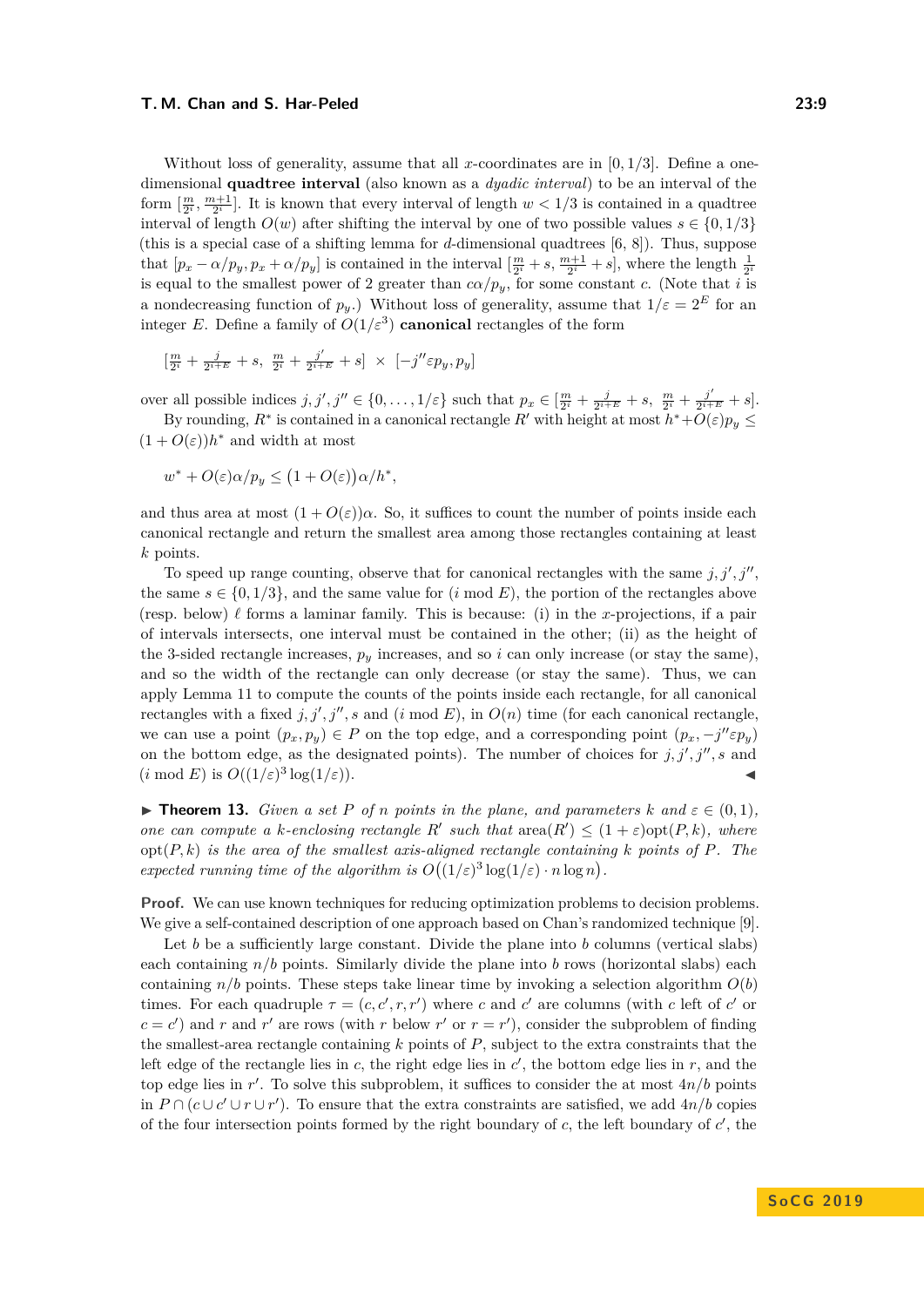top boundary of r, and the bottom boundary of r'; and we add  $16n/b$  to k. (Straightforward modifications can be made in the special case when  $c = c'$  or  $r = r'$ .) Let  $P_\tau$  be the resulting point set of size at most  $20n/b$  points, and  $k<sub>\tau</sub>$  be the resulting value of k. We thus have

 $\mathrm{opt}(P, k) = \min_{\tau} \mathrm{opt}(P_{\tau}, k_{\tau}).$ 

To compute an approximation to the minimum, we consider the at most  $b<sup>4</sup>$  quadruples in *random order*  $\tau_1, \tau_2, \ldots$  and keep track of an approximate minimum  $\alpha$  with the invariant that  $\alpha \leq \min\{\text{opt}(P_{\tau_1}, k_{\tau_1}), \ldots, \text{opt}(P_{\tau_{i-1}}, k_{\tau_{i-1}})\} < (1+\varepsilon)\alpha$  after the  $(i-1)$ th iteration. Let  $\varepsilon'$  be such that  $(1 + \varepsilon')^2 = 1 + \varepsilon$ ; note that  $\varepsilon' = \Theta(\varepsilon)$ . At the *i*th iteration, we run the approximate decision procedure for  $P_{\tau_i}$  twice, at values  $\alpha$  and  $\alpha/(1+\varepsilon')$ , which allows us to conclude one of the following:

- $opt(P_{\tau_i}, k_{\tau_i}) \geq \alpha$ . In this case, we can continue to the next iteration and the invariant is maintained.
- $\alpha/(1+\varepsilon') \leq \mathrm{opt}(P_{\tau_i}, k_{\tau_i}) < (1+\varepsilon')\alpha$ . In this case, we reset  $\alpha$  to  $\alpha/(1+\varepsilon')$  and the  $\blacksquare$ invariant is maintained.
- opt $(P_{\tau_i}, k_{\tau_i}) < \alpha$ . In this case, we recursively compute an approximation  $\alpha_i$  to the quantity opt $(P_{\tau_i}, k_{\tau_i})$ , satisfying  $\alpha_i \leq \text{opt}(P_{\tau_i}, k_{\tau_i}) < (1+\varepsilon)\alpha_i$ . We reset  $\alpha$  to  $\alpha_i$  and the invariant is maintained.

We land in the third case only if  $opt(P_{\tau_i}, k_{\tau_i})$  is the smallest among the *i* values  $opt(P_{\tau_1}, k_{\tau_1})$ ,  $\ldots$ , opt $(P_{\tau_i}, k_{\tau_i})$ , which happens with probability at most  $1/i$ . Thus, the expected number of recursive calls is bounded by the  $(b^4)$ <sup>th</sup> Harmonic number  $\sum_{i=1}^{b^4} 1/i < \ln(b^4) + 1$ . The expected running time satisfies the recurrence

$$
T(n) \le (4\ln b + 1) T(20n/b) + O((1/\varepsilon)^3 \log(1/\varepsilon) \cdot n \log n),
$$

which gives  $T(n) = O((1/\varepsilon)^3 \log(1/\varepsilon) \cdot n \log n)$  when  $b = 1000$ , for example.

## **3 Extensions**

## <span id="page-9-0"></span>**3.1 3-sided smallest** *k***-enclosing rectangle**

In this subsection, we give a slightly faster algorithm for the 3-sided variant of the problem, finding the smallest-area/perimeter rectangle enclosing *k* points, under the restriction that the bottom edge lies on the *x*-axis. The improvement uses the latest result on the  $(\text{min},+)$ -convolution problem, and is interesting in view of a reduction in [Section 3.5](#page-12-1) in the reverse direction, establishing essentially an equivalence of the 3-sided problem to (min,+)-convolution.

 $\triangleright$  Problem 14. (min, +)-Convolution. Given real numbers  $a_0, \ldots, a_{n-1}, b_0, \ldots, b_{n-1}$ , compute  $c_{\ell} = \min_{i=0}^{\ell} (a_i + b_{\ell-i})$  for all  $\ell = 0, \ldots, 2n-2$ .

Let  $T_{\text{convol}}(n)$  be the time complexity of the  $(\min,+)$ -convolution problem. As observed by Bremner et al.  $[7]$ , the problem can be reduced to  $(\min,+)$ -matrix multiplication, and using the current best result by Williams [\[28\]](#page-14-7) (derandomized by Chan and Williams [\[13\]](#page-14-15)),  $T_{\text{convol}}(n) = O(n^2/2^{\Omega(\sqrt{\log n})})$ . We use (min,+)-convolution to speed up the preprocessing time of the 1D data structure from [Section 2.1.](#page-2-0)

**Example 15.** *The preprocessing time in [Lemma 1](#page-2-1) can be reduced to*  $O((n/q)T_{\text{convol}}(q) + q^3)$ *.*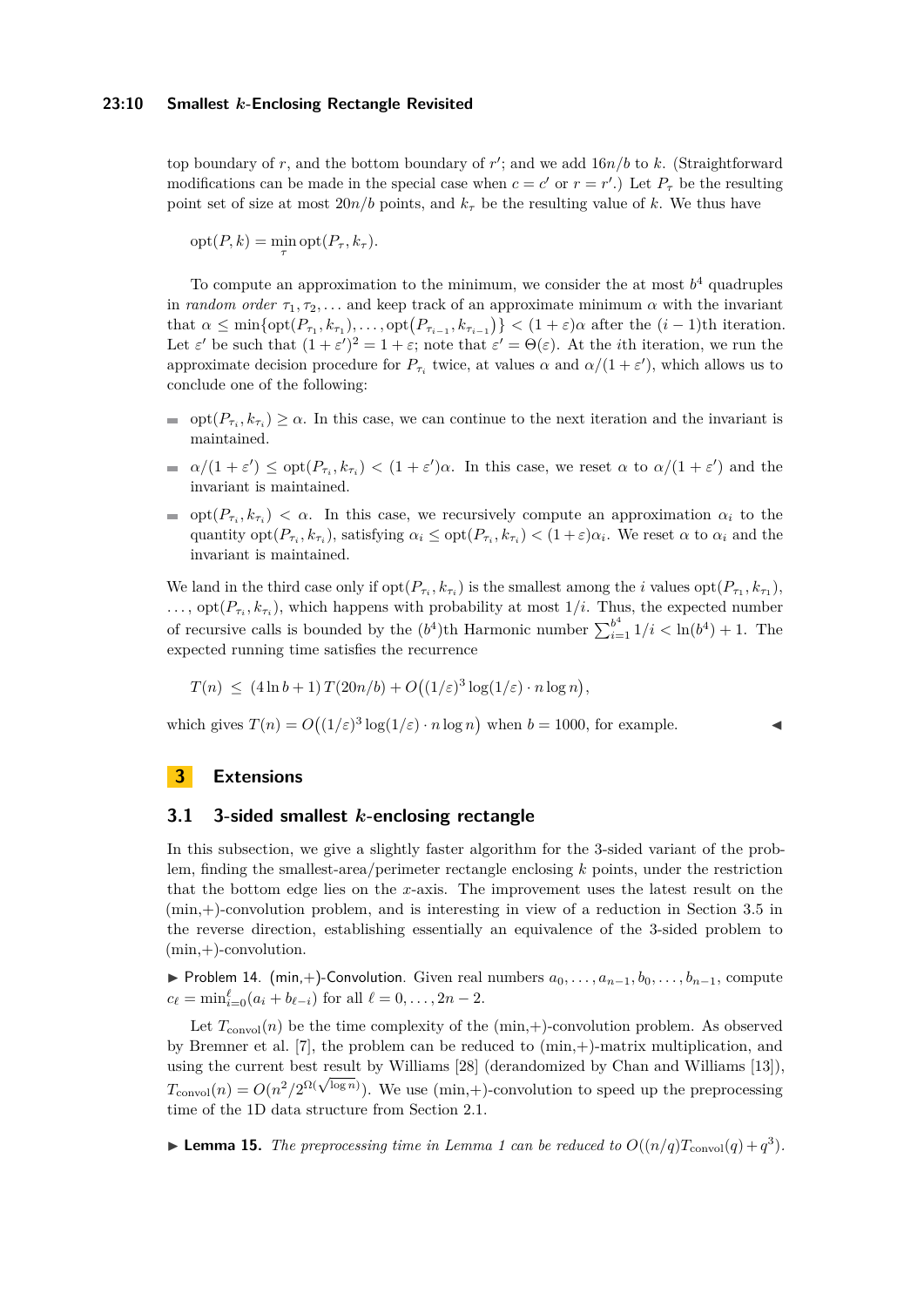**Proof.** Divide the  $n \times n$  matrix *M* vertically into  $n/q$  submatrices  $M_1, \ldots, M_n/q$  each of dimension  $n \times q$ . For each submatrix  $M_i$ , we consider the portions of the diagonals  $k, \ldots, k + q$  that are within  $M_i$  – each such portion will be called a **chunk**. We precompute the minimum of the entries in each chunk. For a fixed *i*, this is equivalent to computing  $\min_{qi < j \leq q(i+1)} (p_{j+\ell-1} - p_j)$  for all  $\ell \in \{k, \ldots, k+q\}$ . Notice that after some massaging of the sequence (negating, reversing, and padding), this computation can be reduced to  $(\min,+)$ -convolution over  $O(q)$  elements, and can thus be done in  $O(T_{\text{convol}}(q))$  time. The total time over all *i* is  $O((n/q)T_{\text{convol}}(q)).$ 

Recall that in the preprocessing algorithm in [Lemma 1,](#page-2-1) we need to compute the minimum of each fragment in the  $k, \ldots, k + q$  diagonals. Each fragment can be decomposed into some number of disjoint chunks plus  $O(q)$  extra elements. Over all  $O(q)$  diagonals, there are  $O(q^2)$ fragments and  $O(n/q \cdot q) = O(n)$  chunks in total. Thus, we can compute the minima of all fragments in  $O(q^2 \cdot q + n/q \cdot q) = O(q^3 + n)$  time, after the above precomputation of the minima of all chunks.

<span id="page-10-0"></span> $\triangleright$  **Theorem 16.** *Given a set P of n points in the plane and integer k, one can compute, in*  $O(n^2/2^{\Omega(\sqrt{\log n})})$  *time, the smallest-area/perimeter axis-aligned rectangle enclosing k points of P, under the restriction that the bottom edge lies on the x-axis.*

**Proof.** Divide the plane into *n/q* horizontal slabs each containing *q* points, for some parameter *q* to be set later.

Take such a slab  $\sigma$ . We solve the subproblem of finding a smallest *k*-enclosing axis-aligned rectangle under the restriction that the top edge is in  $\sigma$  and the bottom edge is on the *x*-axis. To this end, we first delete all points above  $\sigma$  or below the *x*-axis. We build the 1D data structure  $S$  in the lemma for the *x*-coordinates of the surviving points, where the marked points are the *q* points in  $\sigma$ . The preprocessing time is  $O((n/q)T_{\text{convol}}(q) + q^3)$ . Then for each point  $p \in \sigma$ , we can compute a smallest *k*-enclosing axis-aligned rectangle where the top edge has *p*'s *y*-coordinate and bottom edge is on the *x*-axis, by making a copy of  $S$ , deleting all points in  $\sigma$  above  $p$ , and querying S. The time needed for the  $O(q)$  deletions, and for copying S, is  $O(q^2)$ . The total time over all  $p \in \sigma$  is  $O(q^3)$ .

We return the minimum (by area or perimeter) of all the rectangles found. The overall running time over all  $n/q$  slabs  $\sigma$  is

$$
O((n/q) \cdot ((n/q)T_{\text{convol}}(q) + q^3)).
$$

With  $T_{\text{convol}}(q) = O(q^2/2^{\Omega(\sqrt{\log q}}))$ , we can set  $q = n^{1/3}$ , for example, and obtain the final with  $I_{\text{convol}}(q) = O(q^2/2^{\sqrt{3}})$ , we can set  $q = n^{2/3}$ , for example, and obtain the final time bound  $O(n^2/2^{\Omega(\sqrt{\log q})})$ .

For *k*-sensitive bounds, we can apply the shallow cutting technique from [Section 2.2](#page-4-0) for *k*-sensitive bounds, we can apply the shallow cutting technique from Section 2.2<br>(which is easier for 3-sided rectangles) and obtain an  $O(n \log n + nk/2^{\Omega(\sqrt{\log k}}))$  time bound.

## <span id="page-10-1"></span>**3.2 Arbitrarily oriented smallest** *k***-enclosing rectangle**

We briefly consider the problem of computing a smallest-area/perimeter arbitrarily oriented rectangle (not necessarily axis-aligned) enclosing *k* points. The optimal rectangle is defined by 5 points, with one edge containing 2 points  $p_1^*$  and  $p_2^*$ . Given a fixed choice of  $p_1^*$  and  $p_2^*$ , we can use a rotation and translation to make  $p_1^* p_2^*$  lie on the *x*-axis and thereby obtain  $p_2$ , we can use a rotation and translation to make  $p_1p_2$  he on the *x*-axis and thereby obtain a 3-sided axis-aligned rectangle problem, which can be solved in  $O(n \log n + nk/2^{\Omega(\sqrt{\log k})})$ a 3-sided axis-angled rectangle problem, which can be solved in  $O(n \log n + nk/2$  (v  $\log n$ )<br>time. Exhaustively trying all pairs  $p_1^* p_2^*$  then gives  $O(n^3 \log n + n^2 k/2^{\Omega(\sqrt{\log k})})$  total time.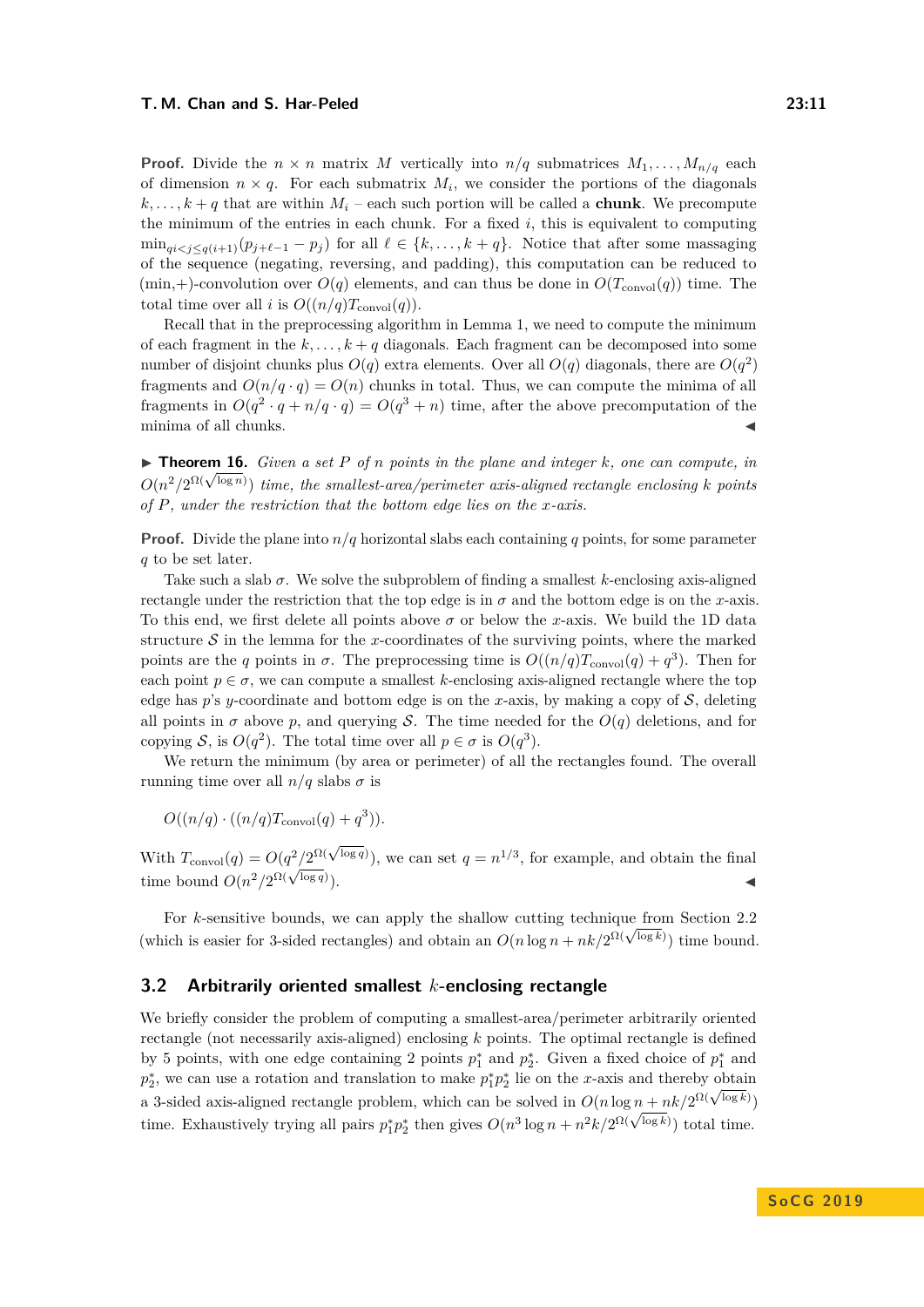#### **23:12 Smallest** *k***-Enclosing Rectangle Revisited**

## <span id="page-11-0"></span>**3.3 Minimum-weight** *k***-enclosing rectangle**

Our  $O(n^2 \log n)$ -time algorithm can be adapted to solve the following related problem. (Without the *k* constraint, the problem has an  $O(n^2)$ -time algorithm [\[5\]](#page-13-2).)

<span id="page-11-1"></span>I **Theorem 17.** *Given a set P of n points in the plane each with a real weight, and an* integer *k*, one can compute, in  $O(n^2 \log n)$  time, the axis-aligned rectangle enclosing *k* points *minimizing the total weight of the points inside.*

**Proof.** We follow the same approach as in [Section 2.1,](#page-2-0) with the following differences in the data structure of [Lemma 1.](#page-2-1) For every fragment we maintain the minimum weight solution. Using prefix sums, the entry  $M_{i,j}$  in the matrix contains the total weight of the elements from *i* to *j*. As before, we break the  $q + 1$  diagonals of entry into fragments, where each fragment summary maintains the minimum weight encountered.

A deletion of a marked point *p* of weight *w* would result is an insertion of a fixup entry, of value −*w* into a linked list of a diagonal where *p* appeared as a singleton (when crossing a column of  $p$ ), and a fixup entry of value  $+w$  when encountering the row column of  $p$ . The real value of a fragment is the value stored in the fragment plus the total sum of the fixups appearing before it in the linked list of its diagonal. As such, during query the real value can be computed in  $O(q)$  time overall, as this list is being scanned. When we merge two adjacent fragments separated by a singleton, we should increase the later fragment by the fixup value at the singleton before taking the minimum. Clearly, all the operations can be implemented in  $O(q)$  time.

Now, we can use the divide-and-conquer algorithm in the proof of [Theorem 2](#page-3-0) with no change.  $\blacksquare$ 

As an application, we can solve the following problem: given *n* points in the plane each colored red or blue, and an integer *k*, find an axis-aligned rectangle enclosing exactly *k* points minimizing the number of red points inside. This is a special case of the problem in the above theorem, where the red points have weight 1 and blue points have weight 0, and can thus be solved in  $O(n^2 \log n)$  time.

Similarly, we can solve for other variants of the red/blue problem, for example, finding a *k*-enclosing rectangle maximizing (or minimizing) the number of red points, or finding a *k*-enclosing rectangle with exactly a given number  $k_r$  of red points. (For the latter, the following observation allows us to reduce the 1D subproblem to querying for the maximum and minimum: given a set P of red/blue points in 1D and a value  $k$ , let  $K_r$  denote the set of all possible values  $k_r$  for which there exists an interval containing k points of P and exactly  $k_r$  red points; then  $K_r$  forms a contiguous range of integers, and thus contains all numbers between  $min(K_r)$  and  $max(K_r)$ .)

## <span id="page-11-2"></span>**3.4 Subset sum for** *k***-enclosing rectangle**

A more challenging variant of the weighted problem is to find a rectangle enclosing exactly *k* points with total weight exactly *W* (similar to subset sum), or more generally, find an axis-aligned rectangle enclosing exactly *k* points with total weight closest to *W*.

We use a different approach, using a 1D data structure that is static but can "plan for" a small number of deletions.

 $\triangleright$  **Lemma 18.** *Given a set P of n points in 1D and integers k and q, we can build a static data structure, with O*(*nq* log *n*) *preprocessing time, that supports the following type of queries in*  $O(q \log n)$  *time: for any subset*  $D ⊂ P$  *of at most q points and any weight W, find an interval containing*  $k$  *points of*  $P - D$  *with weight closest to*  $W$ *.*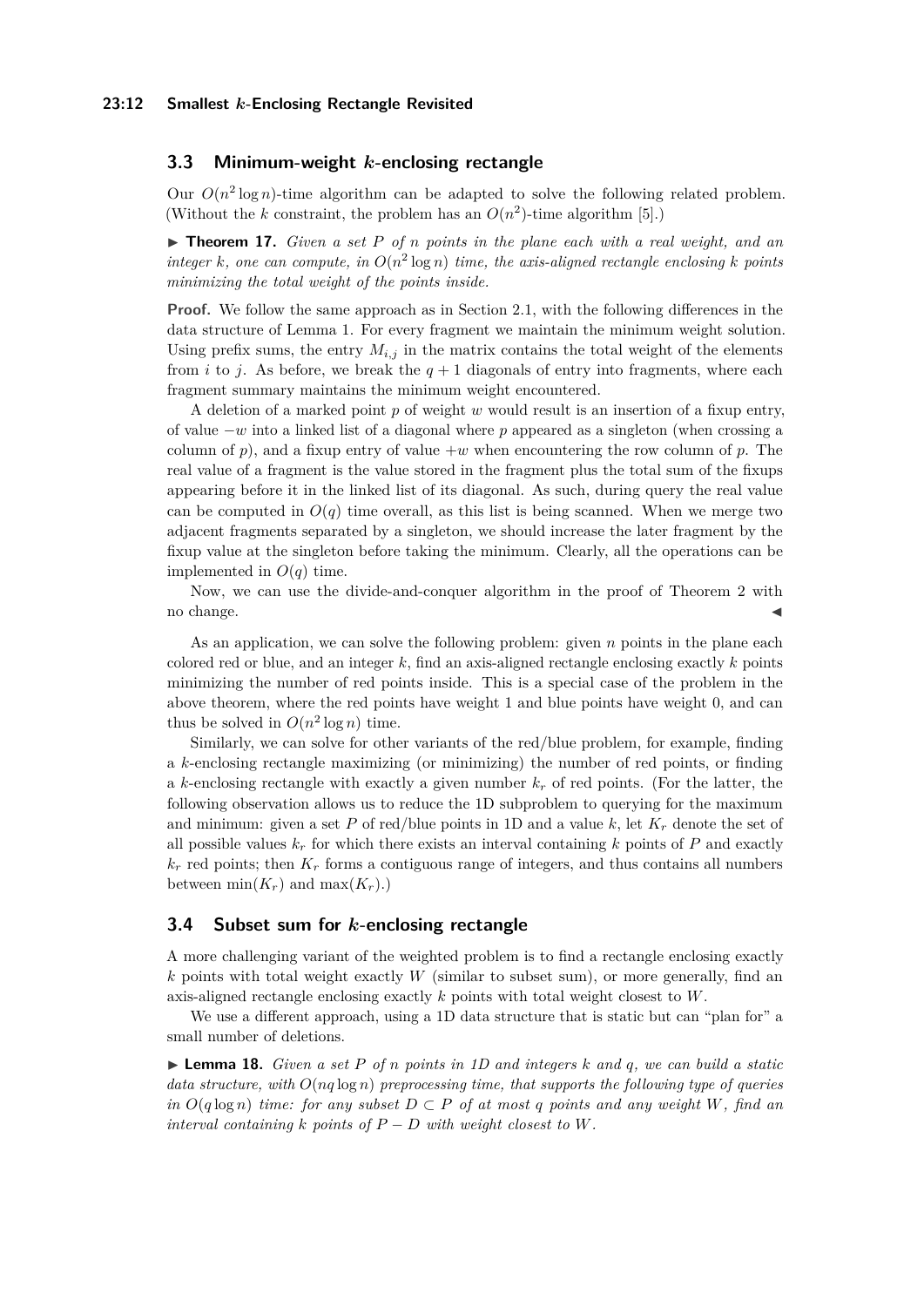**Proof.** See full version [\[10\]](#page-13-8).

<span id="page-12-0"></span>I **Theorem 19.** *Given n points in the plane each with a real weight, and given a real number W* and an integer *k*, one can compute, in  $O(n^{5/2} \log n)$  time, an axis-aligned rectangle *enclosing exactly k points with total weight closest to W.*

**Proof.** See full version [\[10\]](#page-13-8).

We can further improve the running time for small *k*:

 $\blacktriangleright$  **Theorem 20.** *Given n* points in the plane each with a real weight, and given a real number *W* and an integer *k*, one can compute, in  $O(n^2\sqrt{k}\log k)$  time, an axis-aligned rectangle *enclosing exactly k points with total weight closest to W.*

**Proof.** See full version [\[10\]](#page-13-8).

As an application, we can solve the following problem: given *n* colored points in the plane with *d* different colors, and integers  $k_1, \ldots, k_d$ , with  $k_1 + \cdots + k_d = k$ , find an axis-aligned rectangle enclosing exactly *k<sup>i</sup>* points of the *i*th color. The problem was proposed by Barba et al. [\[4\]](#page-13-9), who gave an  $O(n^2k)$ -time algorithm. (It may be viewed as a geometric variant of the jumbled or histogram indexing problem for strings [\[11\]](#page-13-10).) It is a special case of the problem from [Theorem 19:](#page-12-0) we can give points with color *i* a weight of  $M^i$  for a sufficiently large M, e.g.,  $M = n + 1$ , and set the target to  $W = \sum_{i=1}^{d} k_i M^i$ . Since weights require  $O(d \log n)$  bits, each addition has  $O(d)$  cost, and so the running time becomes  $O(d n^2 \sqrt{k} \log k)$ . The weights can be reduced to  $O(\log n)$  bits by randomized hashing (for example, by randomly selecting *M* from  $\{0, \ldots, p-1\}$  and working with numbers modulo *p* for an  $O(\log n)$ -bit prime *p*), since there are only polynomially (i.e.,  $O(n^4)$ ) many combinatorially different rectangles. This way, the running time can be reduced to  $O(n^2\sqrt{k}\log k)$  – this improves Barba et al.'s result.

## <span id="page-12-1"></span>**3.5 Conditional lower bounds**

We can prove that the smallest-perimeter *k*-enclosing axis-aligned rectangle problem do not have truly subquadratic  $(i.e., O(n^{2-\delta}))$  algorithms, under the conjecture that  $(\min,+)$ convolution does not have a truly subquadratic algorithm. Our proof holds for the 3-sided version of the problem, which complements nicely with our upper bound in [Section 3.1](#page-9-0) using  $(min,+)$ -convolution.

We describe a reduction from the following decision problem, which Cygan et al. [\[14\]](#page-14-9) showed does not have a truly subquadratic algorithm under the (min,+)-convolution conjecture.

<span id="page-12-2"></span>▶ Problem 21. (min,+)-Convolution Decision. Given real numbers  $a_0, \ldots, a_{n-1}, b_0, \ldots, b_{n-1}$ , and  $c_0, \ldots, c_{n-1}$ , decide whether

 $\forall \ell : c_{\ell} \leq \min_{i+j=\ell} (a_i + b_j).$ 

 $\triangleright$  **Theorem 22.** *If there is a*  $T(n)$ -time algorithm for computing the smallest-perimeter/area *axis-aligned rectangle enclosing k points for a given set of n points in the plane and a given number k (with or without the constraint that the bottom edge lies on the x-axis), then there is an*  $O(T(O(n))$ -time algorithm for [Problem 21.](#page-12-2)

**Proof.** See full version [\[10\]](#page-13-8).

A similar reduction holds for the minimum-weight *k*-enclosing rectangle problem from [Theorem 17:](#page-11-1)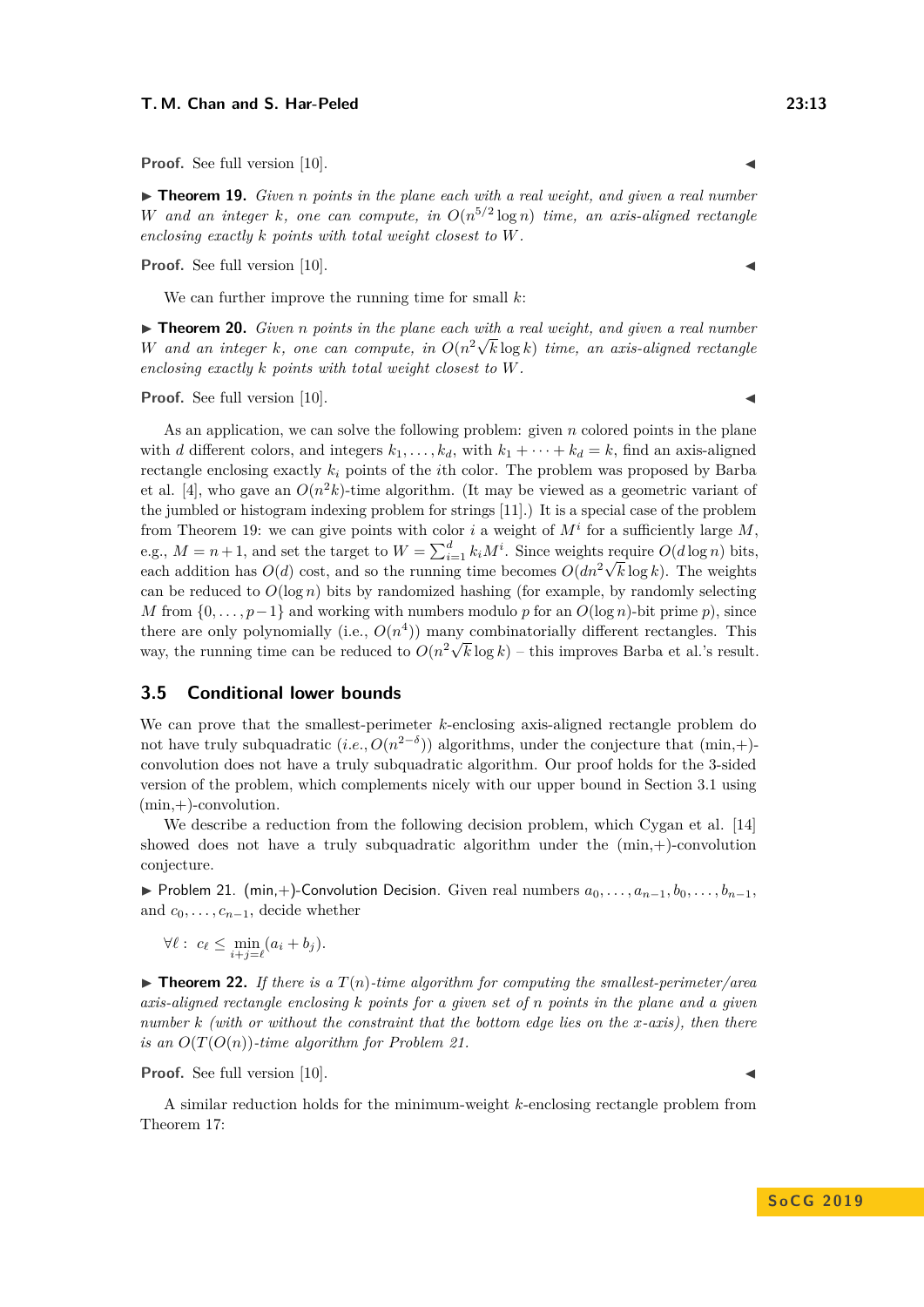#### **23:14 Smallest** *k***-Enclosing Rectangle Revisited**

 $\triangleright$  **Theorem 23.** If there is a  $T(n)$ -time algorithm for computing the minimum-weight axis*aligned rectangle enclosing k points for a given set of n weighted points in the plane and number k (with or without the constraint that the bottom edge lies on the x-axis), then there is an*  $O(T(O(n))$ -time algorithm for [Problem 21.](#page-12-2)

**Proof.** See full version [\[10\]](#page-13-8).

A near-quadratic conditional lower bound for the minimum-weight rectangle problem without the *k* constraint was given by Backurs et al. [\[3\]](#page-13-11) (under a different "popular" conjecture about the complexity of maximum-weight clique).

We can similarly prove that the subset-sum variant of the *k*-enclosing rectangle problem from [Theorem 19](#page-12-0) (or its 3-sided variant) does not have truly subquadratic algorithms, under the conjecture that the *convolution-3SUM* problem (given real numbers  $a_0,\ldots,a_{n-1},b_0,\ldots,b_{n-1},c_0,\ldots,c_{n-1}$ , decide whether  $c_\ell=a_i+b_{\ell-i}$  for some i and  $\ell$ ) does not have a truly subquadratic algorithm (which is known to be true under the conjecture that 3SUM for integers does not have a truly subquadratic algorithm [\[25\]](#page-14-16)).

#### **References**

- <span id="page-13-0"></span>**1** Alok Aggarwal, Hiroshi Imai, Naoki Katoh, and Subhash Suri. Finding *k* points with minimum diameter and related problems. *J. Algorithms*, 12(1):38–56, 1991. [doi:10.1016/0196-6774\(91\)](http://dx.doi.org/10.1016/0196-6774(91)90022-Q) [90022-Q](http://dx.doi.org/10.1016/0196-6774(91)90022-Q).
- <span id="page-13-3"></span>**2** Rossen Atanassov, Prosenjit Bose, Mathieu Couture, Anil Maheshwari, Pat Morin, Michel Paquette, Michiel H. M. Smid, and Stefanie Wuhrer. Algorithms for optimal outlier removal. *J. Discrete Algorithms*, 7(2):239–248, 2009. [doi:10.1016/j.jda.2008.12.002](http://dx.doi.org/10.1016/j.jda.2008.12.002).
- <span id="page-13-11"></span>**3** Arturs Backurs, Nishanth Dikkala, and Christos Tzamos. Tight hardness results for maximum weight rectangles. In *Proc. 43rd Int. Colloq. Automata Lang. Prog.* (ICALP), pages 81:1–81:13, 2016.
- <span id="page-13-9"></span>**4** Luis Barba, Stephane Durocher, Robert Fraser, Ferran Hurtado, Saeed Mehrabi, Debajyoti Mondal, Jason Morrison, Matthew Skala, and Mohammad Abdul Wahid. On *k*-enclosing objects in a coloured point set. In *Proc. 25th Canad. Conf. Comput. Geom.* (CCCG), 2013. URL: [http://cccg.ca/proceedings/2013/papers/paper\\_35.pdf](http://cccg.ca/proceedings/2013/papers/paper_35.pdf).
- <span id="page-13-2"></span>**5** Jérémy Barbay, Timothy M. Chan, Gonzalo Navarro, and Pablo Pérez-Lantero. Maximumweight planar boxes in  $O(n^2)$  time (and better). *Inform. Process. Lett.*, 114(8):437-445, 2014. [doi:10.1016/j.ipl.2014.03.007](http://dx.doi.org/10.1016/j.ipl.2014.03.007).
- <span id="page-13-5"></span>**6** Marshall W. Bern. Approximate closest-point queries in high dimensions. *Inf. Process. Lett.*, 45(2):95–99, 1993. [doi:10.1016/0020-0190\(93\)90222-U](http://dx.doi.org/10.1016/0020-0190(93)90222-U).
- <span id="page-13-1"></span>**7** David Bremner, Timothy M. Chan, Erik D. Demaine, Jeff Erickson, Ferran Hurtado, John Iacono, Stefan Langerman, Mihai Pătraşcu, and Perouz Taslakian. Necklaces, convolutions, and *X* + *Y* . *Algorithmica*, 69(2):294–314, 2014. [doi:10.1007/s00453-012-9734-3](http://dx.doi.org/10.1007/s00453-012-9734-3).
- <span id="page-13-6"></span>**8** Timothy M. Chan. Approximate nearest neighbor queries revisited. *Discrete & Computational Geometry*, 20(3):359–373, 1998. [doi:10.1007/PL00009390](http://dx.doi.org/10.1007/PL00009390).
- <span id="page-13-7"></span>**9** Timothy M. Chan. Geometric applications of a randomized optimization technique. *Discrete Comput. Geom.*, 22(4):547–567, 1999. [doi:10.1007/PL00009478](http://dx.doi.org/10.1007/PL00009478).
- <span id="page-13-8"></span>**10** Timothy M. Chan and Sariel Har-Peled. Smallest *k*-enclosing rectangle revisited. *CoRR*, abs/1903.06785, 2019. [arXiv:1903.06785](http://arxiv.org/abs/1903.06785).
- <span id="page-13-10"></span>**11** Timothy M. Chan and Moshe Lewenstein. Clustered integer 3SUM via additive combinatorics. In *Proc. 47th Annu. ACM Sympos. Theory Comput.* (STOC), pages 31–40, 2015. [doi:](http://dx.doi.org/10.1145/2746539.2746568) [10.1145/2746539.2746568](http://dx.doi.org/10.1145/2746539.2746568).
- <span id="page-13-4"></span>**12** Timothy M. Chan and Mihai Pătraşcu. Counting inversions, offline orthogonal range counting, and related problems. In *Proc. 21st ACM-SIAM Sympos. Discrete Algs.* (SODA), pages 161–173, 2010. [doi:10.1137/1.9781611973075.15](http://dx.doi.org/10.1137/1.9781611973075.15).